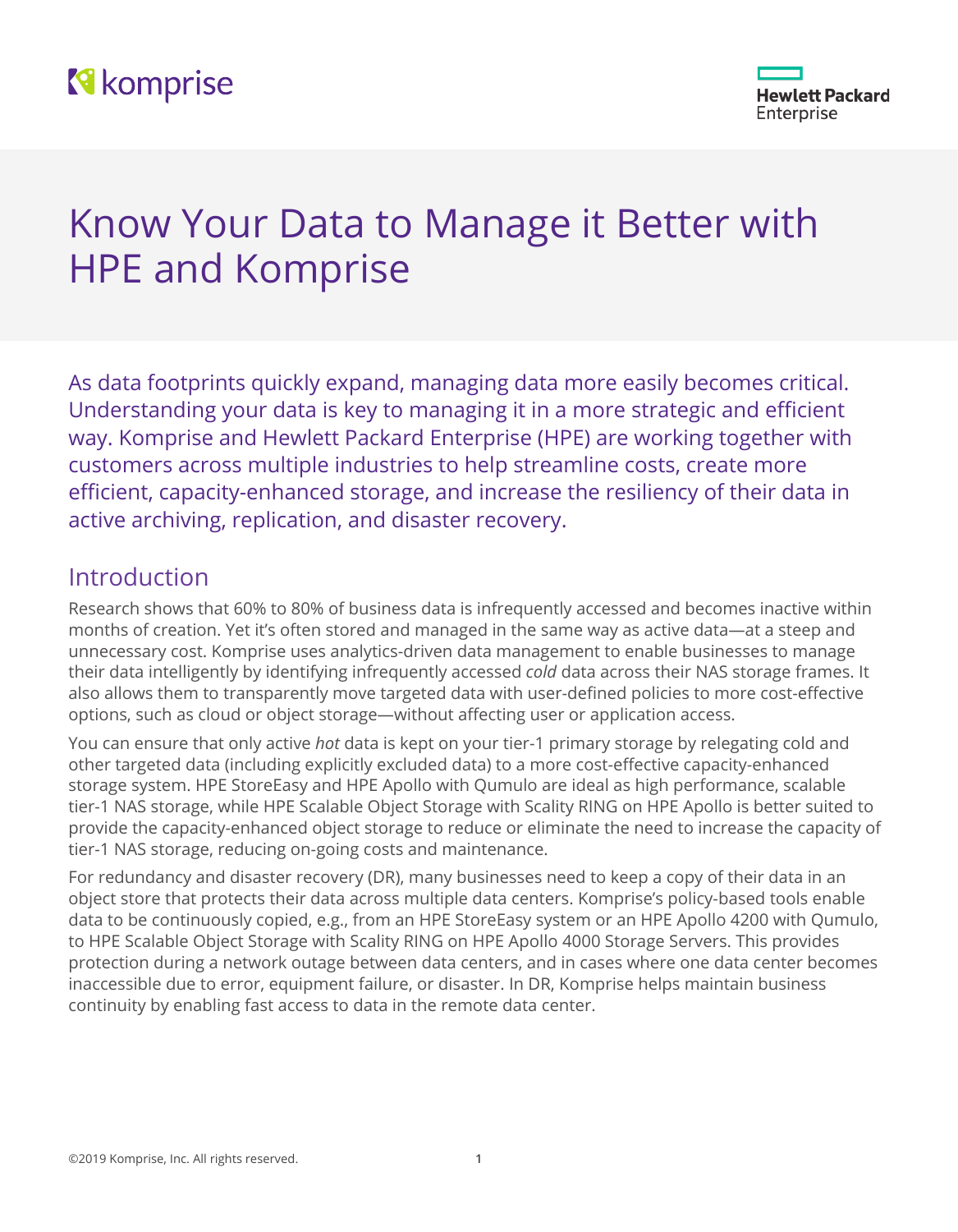

**Figure 1:** Solution architecture for Komprise with HPE Scalable Object Storage with Scality RING on HPE 4000 Apollo Storage Servers

# Solution Overview

The Komprise data analytics software requires no dedicated hardware and runs as a scale-out grid of virtual machines. Its distributed architecture consists of one or more Komprise Observer virtual appliances running close to the primary storage on the customer's premises, and connected to a Komprise Director virtual appliance that can run in the cloud or on-premises. Instead of using traditional SQL databases that limit scalability and can create bottlenecks, Komprise Observers analyze and aggregate metadata. Komprise works seamlessly across many data sources using NFS, SMB/CIFS, or S3 object/cloud storage—including file servers from Dell/EMC, HPE, NetApp, and Windows.

## Understand Your Data, Wherever it is

Komprise profiles the data across all storage devices with visibility and easy-to-use analytics that help you answer questions, such as:

- How much data is being managed across all my storage devices?
- What are the types of files and how much is my IT currently managing?
- What's the distribution of our file sizes?
- Who is accessing which files?
- How fast is our file storage growing?
- What is the associated hosting cost of data at my current locations?

## Creating "What-If" Scenarios

After storage has been analyzed, Komprise software lets the customer create different "what-if" scenarios. By specifying various data management objectives, they can quickly see the projected impact on storage capacity and data-hosting costs. When the plan has been configured for the data to move or be copied, the Komprise Observer grid will handle transferring data to the target object stores based on the customer-defined policies. The data is moved easily and transparently. The process is completely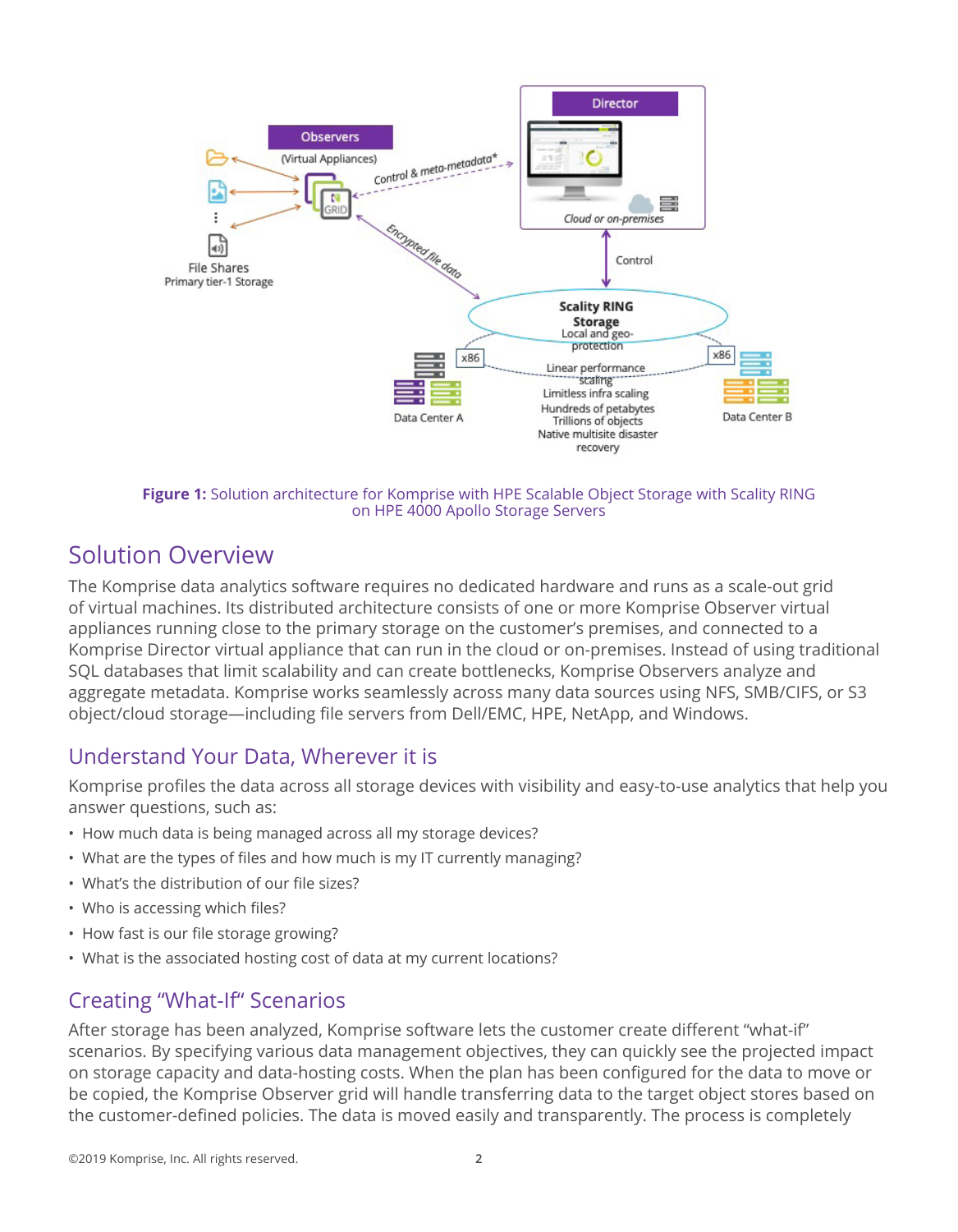invisible to the user because the original file is replaced with a Komprise dynamic link that looks and operates like the original file. When a user accesses the link, Komprise provides access to the file as if it were still on the original tier-1 NAS storage.

**Figure 1** shows how Komprise software moves or copies data from a primary, tier-1 NAS storage and writes it to HPE Scalable Object Storage with Scality RING on HPE 4000 Apollo Storage Servers, optimizing the use of primary storage and capacity-enhanced object stores.



**Figure 2:** Komprise Director management console showing analysis of data usage

# Solution Components

### Komprise Intelligent Data Management

Komprise Intelligent Data Management consists of intuitively designed features that give IT administrators the data visibility and insight and the power to make smarter decisions.

#### Know your data with Dynamic Data Analytics

#### *Insight for smarter decisions*

With the *Komprise Director* management console, shown in Figure 2, IT administrators can analyze data usage and growth to plan and to create policies for moving and managing data, automating the ongoing management of data across storage sources and targets. It generates several charts, including the time of last access and space consumed by file type, file size, top users, and top groups, as shown in Figure 2 above.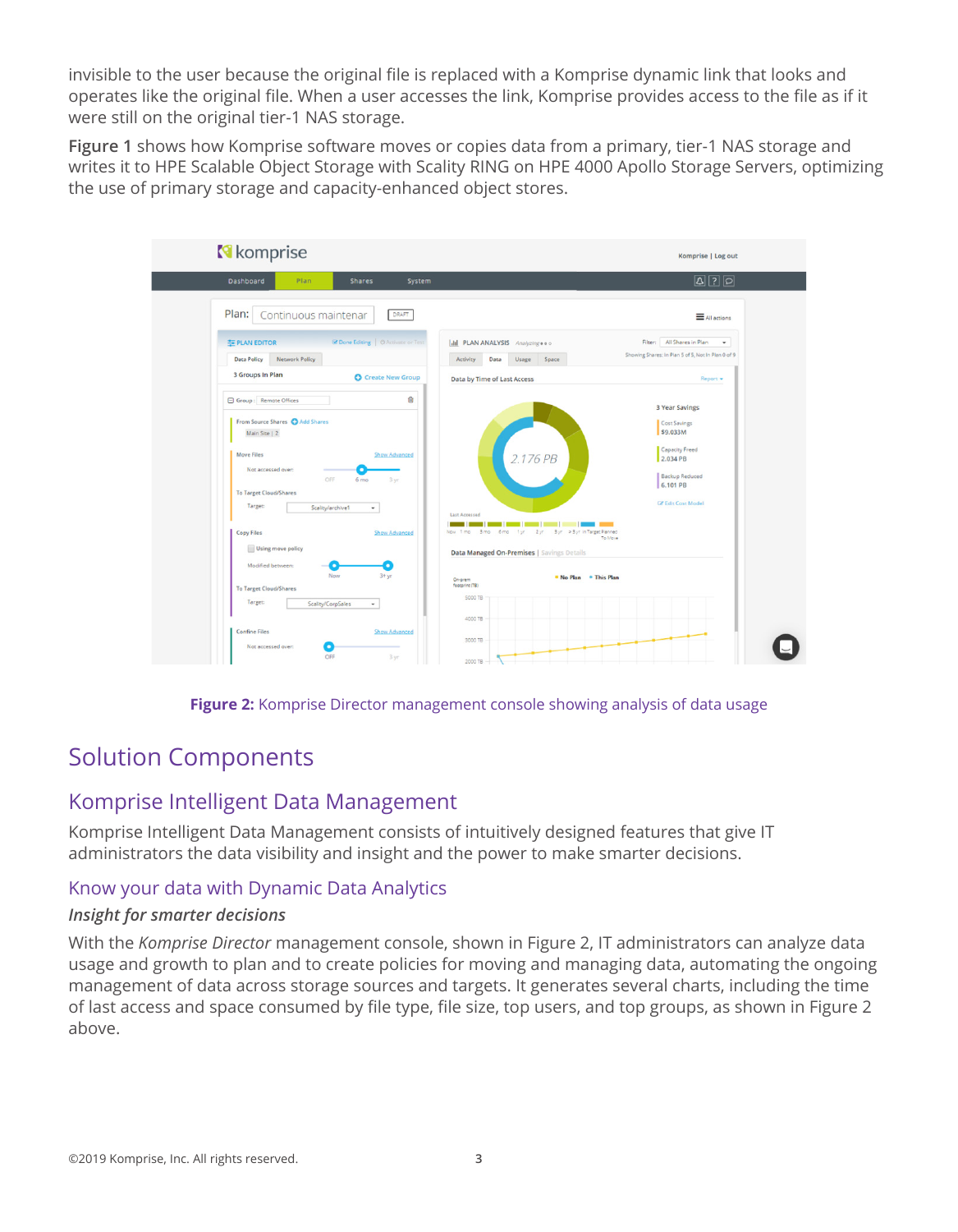#### *Make an informed storage plan*

After storage has been analyzed, a *Komprise Plan* is created for minimizing storage capacity and datahosting costs. The Komprise management console will project the estimated capacity that will be freed up on the primary storage and the anticipated cost savings. The cost model in the management console can be modified to use your own data-hosting costs, providing a customized ROI calculation. Komprise software projects the three-year savings based on historical growth rates of data. This provides no-risk planning for the most effective data management—*before* actually moving any data.

#### *Create virtual data lakes*

When you need to dig deeper into your data beyond trends, *Komprise Deep Analytics* can help. We provide an intuitive way to search and find specific files that fit your exact criteria across all your storage. Simply build your specific queries to get both summary information and detailed reports on the files that fit your criteria. Tag the data you find, files being created, and ones you're learning about. This dynamic approach allows you to run tag-based queries and build real-time virtual data lakes on the fly, without having to first move the data. You can continually leverage these data lakes for applications like Big Data, AI, and ML. This is available both via a user-interface and an API.

#### Move your data without user impact with Transparent Move Technology™

Once the Komprise Plan is finalized, it's activated and *the Komprise Observer grid* moves the data transparently. Using *Transparent Move Technology™* data is moved from the tier-1 NAS (e.g., HPE StoreEasy or HPE Apollo with Qumulo) to the target (e.g., HPE Scalable Object Storage with Scality RING), based on the user-defined policies. The transferred data still appears to exist on the source storage system just as before because Komprise delivers file-based access to all the moved data. Users and applications experience no disruption. Komprise moves files as objects and allows object-level access to the moved data from the store, as well as file-level access from the original source storage device using dynamic links.

#### *Flexible and scalable to meet your growing data needs*

Komprise Intelligent Data Management deploys in minutes and yet easily scales-out to handle massive data growth. As the load on the Komprise Observer grid grows with your data, additional Observers can be added on-demand. All Komprise Observers are managed as a single, fault-tolerant grid, simplifying management while delivering a robust, efficient, and scalable, high-performance solution.

## HPE Storage Solutions

#### HPE StoreEasy

HPE StoreEasy is a leading, easy-to-manage NAS product family that provides a centralized space for securely storing documents, images, audio, and video files.

#### HPE Apollo 4000 Storage Servers

HPE Apollo 4000 Storage Servers are density-optimized platforms, purpose-built to service object storage solutions that provide robust object storage solutions. HPE Apollo 4000 systems are configured to serve as storage nodes in a Scality RING cluster, providing both storage and connector functionality.

#### HPE Scalable Object Storage with Scality RING

The HPE Scalable Object Storage with Scality RING running on HPE Apollo 4000 storage servers provides a software-defined storage (SDS), petabyte-scale data storage solution that is designed to interoperate in the software-defined data centre. HPE Scalable Object Storage with Scality RING utilizes the HPE Apollo 4000 storage servers for high-density storage capacity, enabling enterprises to deploy Scality RING with efficiency.